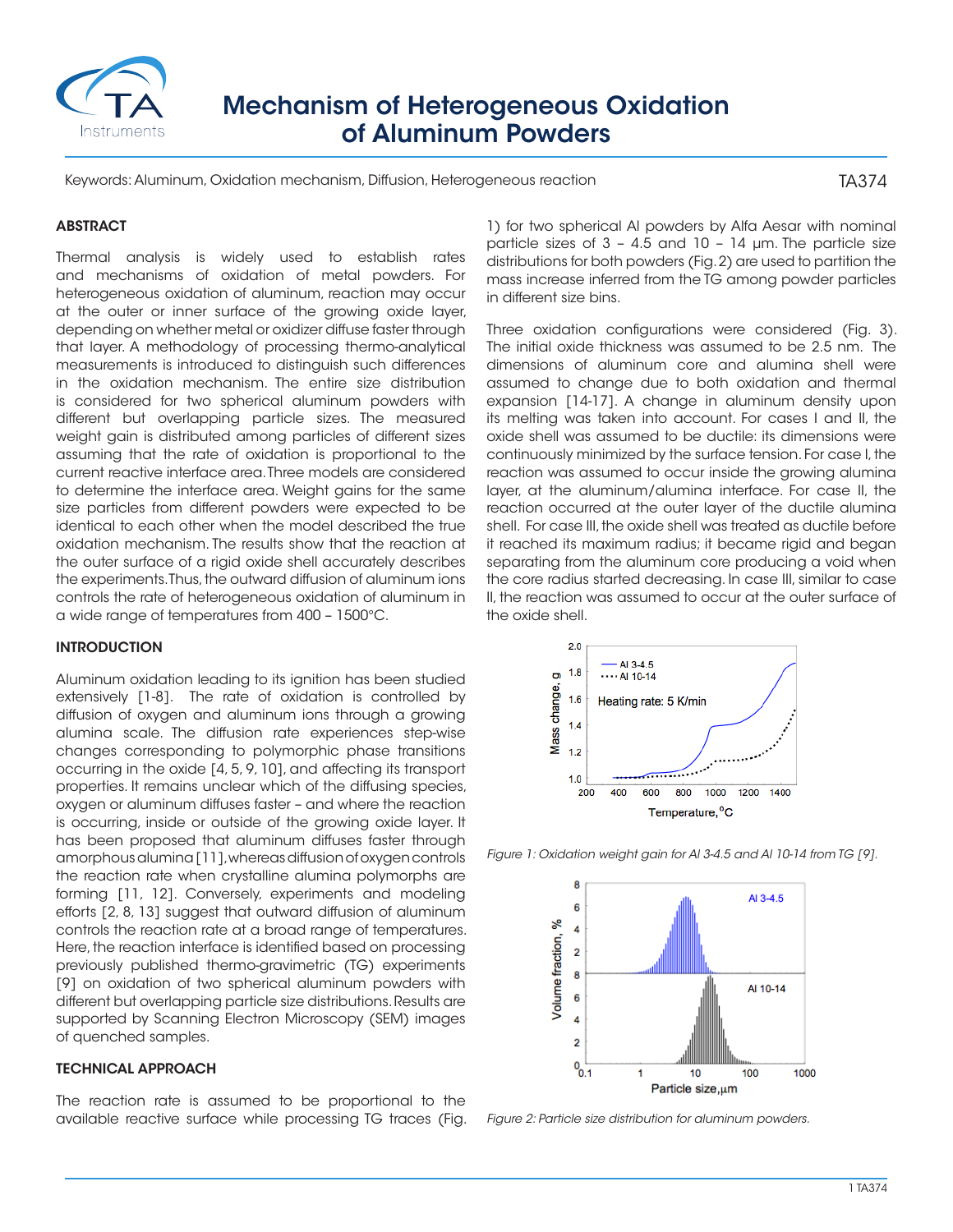

*Figure 3: Schematic diagram of oxidation configurations considered: Case I: Ductile shell, reaction at the inner AI/AI<sub>2</sub>O<sub>3</sub> interface; Case II: Ductile shell, reaction at the outer Al<sub>2</sub>O<sub>3</sub> interface; Case III: Rigid* shell, reaction at the outer Al<sub>2</sub>O<sub>2</sub> interface.

#### ADDITIONAL EXPERIMENTS

TG experiments with both 3-4.5 µm and 10-14 µm powders were performed to recover and examine surface morphology of the partially oxidized particles. The experiments were conducted using a TA Instruments model Q5000IR thermogravimetric analyzer. The balance and the furnace were purged with argon at 10 ml/min and oxygen at 25 ml/min, respectively. The sample was heated at 5 K/min. A monolayer of aluminum particles was deposited on an alumina plate by coating it with a hexane-powder slurry. The plate was dried and placed in the TG sample pan. Samples were quenched at different temperatures. After quenching, the sample plate was carbon-coated and used in the SEM directly, without disturbing the powder.

#### RESULTS

#### Oxidation Of The Same Size Particles

Processing data in Fig. 1, oxidation dynamics for particles of identical sizes present in both powders were compared, as illustrated in Fig. 4. In each plot, the mass increase for particles in the size bin is calculated assuming cases I, II, and III (Fig. 3). It is apparent that the experimental data interpreted, assuming that the reaction occurs at the outer surface of the oxide, show a better match between the obtained mass change traces for identical particles belonging to different powders. Apparently, the best match for a 14.26-µm particle is found for case III.

Qualitative comparisons, illustrated in Fig. 4, were supplemented by a quantitative comparison of calculated oxidation traces for all overlapping particle size bins. Differences between the mass change traces for each size bin were assessed calculating a square root of the square error:

$$
Er = \sqrt{\frac{\sum ( \Delta m_{j1} - \Delta m_{j2})^2}{J}} \tag{1}
$$

where  $\Delta m_{11}$  is the percent weight change for sample Al 3-4.5;  $\Delta m_{12}$  is the percent weight change for sample Al 10-14, both taken for the j-th time step; and J is the total number of time steps in the experiment.

The calculated results for three cases are plotted in Fig. 5. The model with the smallest value of Er is expected to better describe the oxidation event. It is apparent that both cases II and III are better than case I.



*Figure 4: Calculated mass increase for a 14.26 µm diameter Al particle as a function of temperature.*





#### Surface morphology

Figure 6 shows particles quenched at different temperatures. At 750°C, surfaces exhibit concave depressions, likely formed due to the shrinkage of the thermally expanded particles upon quenching. At higher temperatures, depressions on particle surfaces no longer exist. Instead, particles retain roughly spherical shapes. At 850°C, surface oxide grain boundaries become noticeable. At 950°C, crystallites are observed to grow at the grain boundaries. The crystallites become prominent at 1050°C. Qualitatively, similar images are also observed for undisturbed aluminum 10-14 μm. The features are less prominent for 10-14 μm due to a lesser degree of reaction completion.



*Figure 6: Images of aluminum particle (3-4.5 μm) quenched at 750 (a), 850 (b), 950 (c) and 1050°C (d). Note: sample surface is intact after oxidation and quenching.*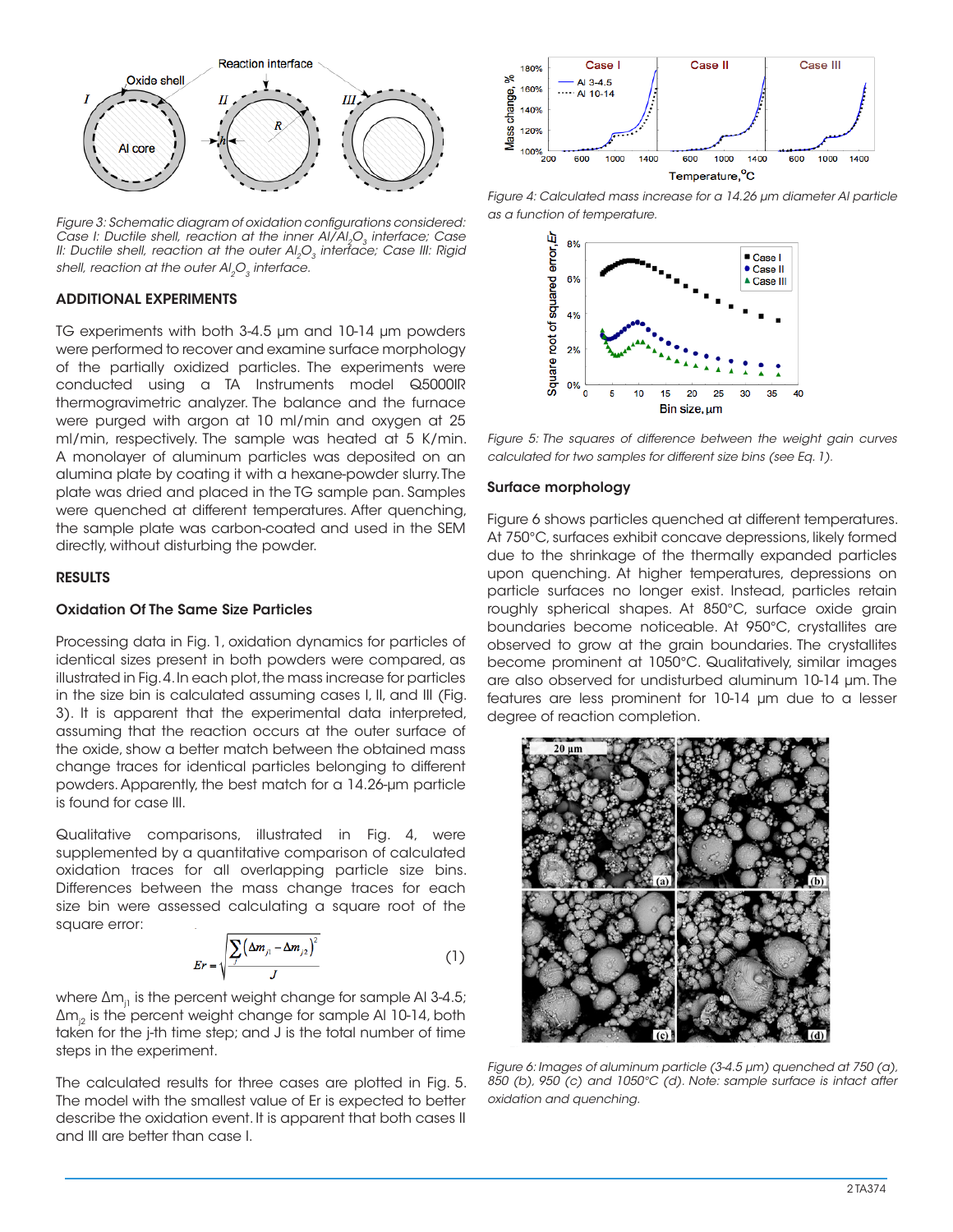In addition to the undisturbed particles previously discussed, particles broken into several pieces as a result of handling were examined (Fig. 7). It appears that aluminum particles oxidize forming a hollow oxide shell partially filled with molten aluminum.



*Figure 7: Images of aluminum particle (10-14 μm) quenched at 950°C. Sample surface is disturbed.* 

# **DISCUSSION**

Based on the comparison of different reaction scenarios, in particular from Figs.4 and 5, it is concluded that the reaction occurs at the outer surface of the growing oxide, and thus the outward diffusion of aluminum ions is faster than the inward diffusion of oxygen ions during oxidation of aluminum powders. Case III describes oxidation better for all except for the two smallest particle size bins considered, offering the best approximation to the actual oxidation scenario. It is assumed that the oxide shell becomes rigid when the particle reaches its maximum radius. The discrepancy for small particles can be explained by the fact that small particles reach their maximum radius at the very beginning, and thus are treated as rigid particles throughout the calculation. It was recently reported [18], that aluminum oxide shells become rigid when their thickness reaches about 20 nm. This calculation shows that larger size oxide shells would grow to a greater thickness, approximately 100 nm, before they become rigid. It appears that for a larger particle, the maximum size of the aluminum core is reached when it expands due to melting, after which it remains nearly constant until about 850°C, when the shrinkage due to consumption of aluminum exceeds the effect of thermal expansion. If a particle is quenched from 750°C, it will solidify so that the Al core will shrink noticeably. An expanded ductile oxide shell may collapse, forming depressions (Fig. 6). The oxide thickness expected to form at these temperatures is just under 100 nm, indicating that this is likely the thickness at which the oxide became rigid. At higher temperatures, the shell thickness increases and it becomes rigid. When the aluminum core shrinks further during its consumption or even upon quenching and solidification, the oxide shell preserves its spherical shape, cf. Fig. 6, 7. The shells in Fig. 7 contain what appears to be a pool of aluminum, however they remain spherical. The thickness of the observed broken shells is close to 100 nm.

The crystallites observed to grow at the alumina grain boundaries at high temperatures (Fig. 6) are likely to indicate that once the oxide layer becomes crystalline, the GRAIN boundary diffusion is much faster than its inter-crystalline counterpart. The well-preserved structures of the externally growing crystallites support the conclusion that their growth is controlled by the outward diffusion of aluminum.

## **CONCLUSION**

A data processing method is established to identify the location of heterogeneous reaction controlled by diffusion of reacting species through a growing product layer. The method is applied to study oxidation of aluminum powders by processing respective TG measurements. The experimental data are well interpreted assuming that the reaction occurs at the outer surface of the growing rigid oxide layer and thus is controlled by the outward diffusion of aluminum ions. The growing oxide shell becomes rigid once its thickness reaches approximately 100 nm. Oxide shells reaching this thickness do not shrink together with the consumed aluminum core, so hollow particles are formed as a result of oxidation.

## ACKNOWLEDGEMENT

This work was submitted by Shasha Zhang and Edward L. Dreizin as part of the Student Award Program. This work was supported by the Defense Threat Reduction Agency.

# **REFERENCES**

- 1. M.M. Mench, K.K. Kuo, C.L. Yeh, Y.C. Lu, Combustion Science and Technology, 135 (1998) 269-292.
- 2. A. Rai, K. Park, L. Zhou, M.R. Zachariah, Combustion Theory and Modelling, 10 (2006) 843-859.
- 3. M.A. Trunov, M. Schoenitz, E.L. Dreizin, Propellants, Explosives, Pyrotechnics, 30 (2005) 36-43.
- 4. M.A. Trunov, M. Schoenitz, X. Zhu, E.L. Dreizin, Combustion and Flame, 140 (2005) 310-318.
- 5. M.A. Trunov, S.M. Umbrajkar, M. Schoenitz, J.T. Mang, E.L. Dreizin, Journal of Physical Chemistry B, 110 (2006) 13094- 13099.
- 6. K.W. Watson, M.L. Pantoya, V.I. Levitas, Combustion and Flame, 155 (2008) 619-634.
- 7. M. Schoenitz, B. Patel, O. Agboh, E.L. Dreizin, Thermochimica Acta, 507-508 (2010) 115-122.
- 8. B.J. Henz, T. Hawa, M.R. Zachariah, Journal of Applied Physics,107 (2010), 024901.
- 9. M.A. Trunov, M. Schoenitz, E.L. Dreizin, Combustion Theory and Modelling, 10 (2006) 603-623.
- 10. M. Schoenitz, B. Patel, O. Agboh, E.L. Dreizin, Thermochimica Acta, 507-508 (2010) 115-122.
- 11 L.P.H. Jeurgens, W.G. Sloof, F.D. Tichelaar, E.J. Mittemeijer, Journal of Applied Physics, 92 (2002) 1649.